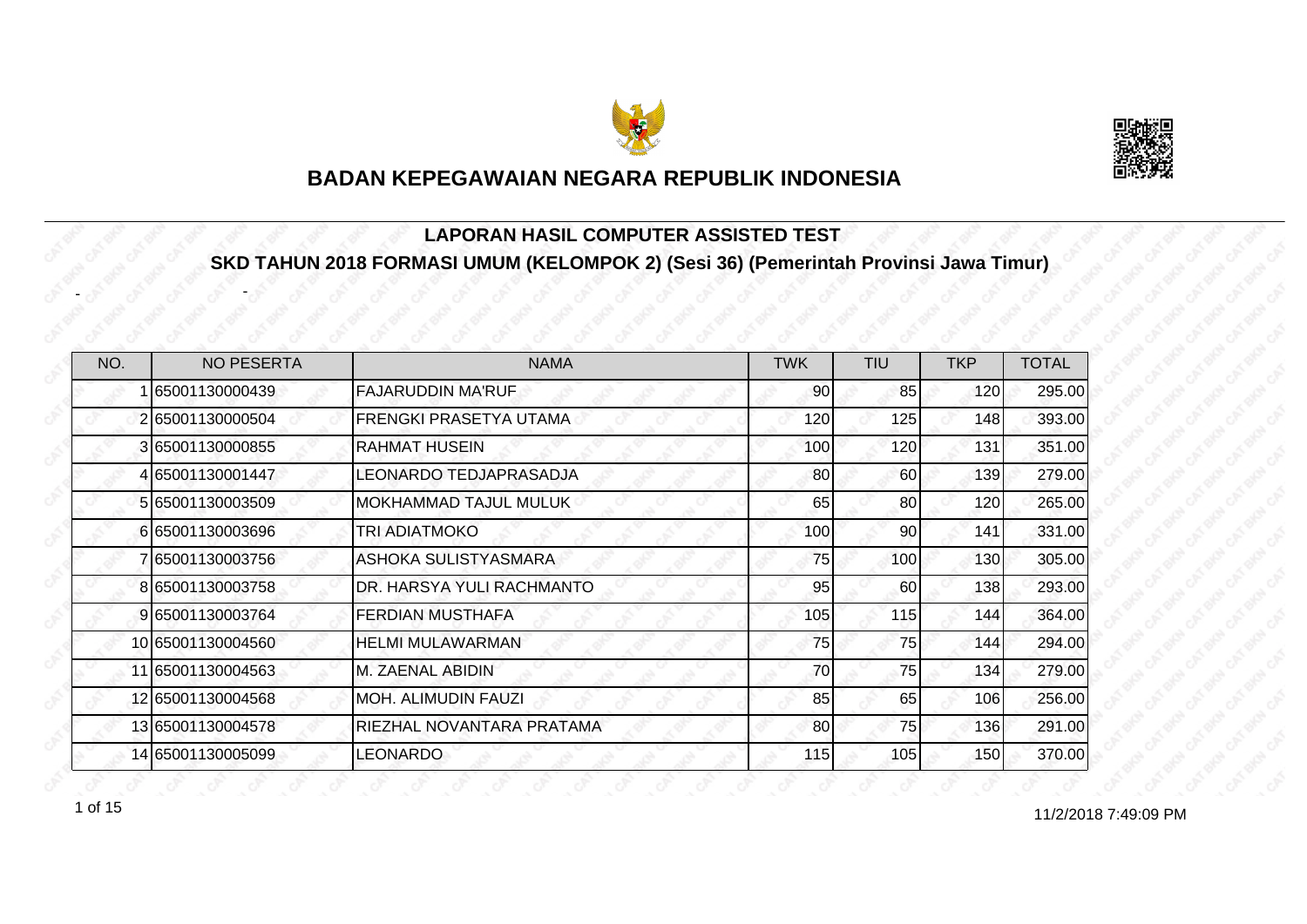



| 15 65001130005541 | <b>ANAS RULLAH</b>             | 65  | 80 <sup>1</sup> | 138 | 283.00 |
|-------------------|--------------------------------|-----|-----------------|-----|--------|
| 16 65001130005669 | <b>BREMI SURYA WINATA</b>      | 115 | 80              | 143 | 338.00 |
| 17 65001130005928 | TRIAJI SURYO CONDRO WIDAGDO    | 100 | 115             | 135 | 350.00 |
| 18 65001130006151 | <b>BAGUS SETIYAWAN</b>         | 100 | 50 <sub>l</sub> | 138 | 288.00 |
| 19 65001130006190 | <b>JOKO SUTRIONO</b>           | 80  | 90 <sub>0</sub> | 131 | 301.00 |
| 20 65001130006215 | RANA HILMY HIMAWAN             | 100 | 80              | 111 | 291.00 |
| 21 65001130006908 | <b>DEDY TRI HARTANTO</b>       | 120 | 125             | 135 | 380.00 |
| 22 65001130007105 | <b>MUHAMMAD HOKY FEBBI</b>     | 80  | 75              | 132 | 287.00 |
| 23 65001130007144 | <b>BAYU EKA DERMAWAN</b>       | 60  | 45              | 78  | 183.00 |
| 24 65001130007181 | BERNARD CHRISTIAN SUPIT, S.KED | 75  | 100             | 139 | 314.00 |
| 25 65001130007182 | DANDY HERTRIWIBOWO             | 125 | 90 <sub>0</sub> | 131 | 346.00 |
| 26 65001130007185 | <b>FAJAR RISTRANDA</b>         | 85  | 105             | 147 | 337.00 |
| 27 65001130007191 | <b>KRISTIANTO OKA WINDARIS</b> | 110 | 65              | 134 | 309.00 |
| 28 65001130007216 | M. ZAKIY MUNTAZHAR             | 100 | 105             | 132 | 337.00 |
| 29 65001130007233 | TENTA HARTIAN HENDYATAMA       | 110 | 100             | 139 | 349.00 |
| 30 65001130008059 | DENNADA BAGUS PUTRA PERDANA    | 70  | 90 <sub>0</sub> | 124 | 284.00 |
| 31 65001130008060 | DIO ALIP ANANTA PUTRA          | 75  | 95              | 119 | 289.00 |
| 32 65001130008072 | <b>NOVITA AGUSTINA</b>         | 80  | 100             | 136 | 316.00 |
| 33 65001130008279 | <b>AGUS BUDIYANTO</b>          | 90  | 85              | 124 | 299.00 |
| 34 65001130008282 | ARGA PRASETYO UTOMO            | 135 | 130             | 136 | 401.00 |

11/2/2018 7:49:09 PM 2 of 15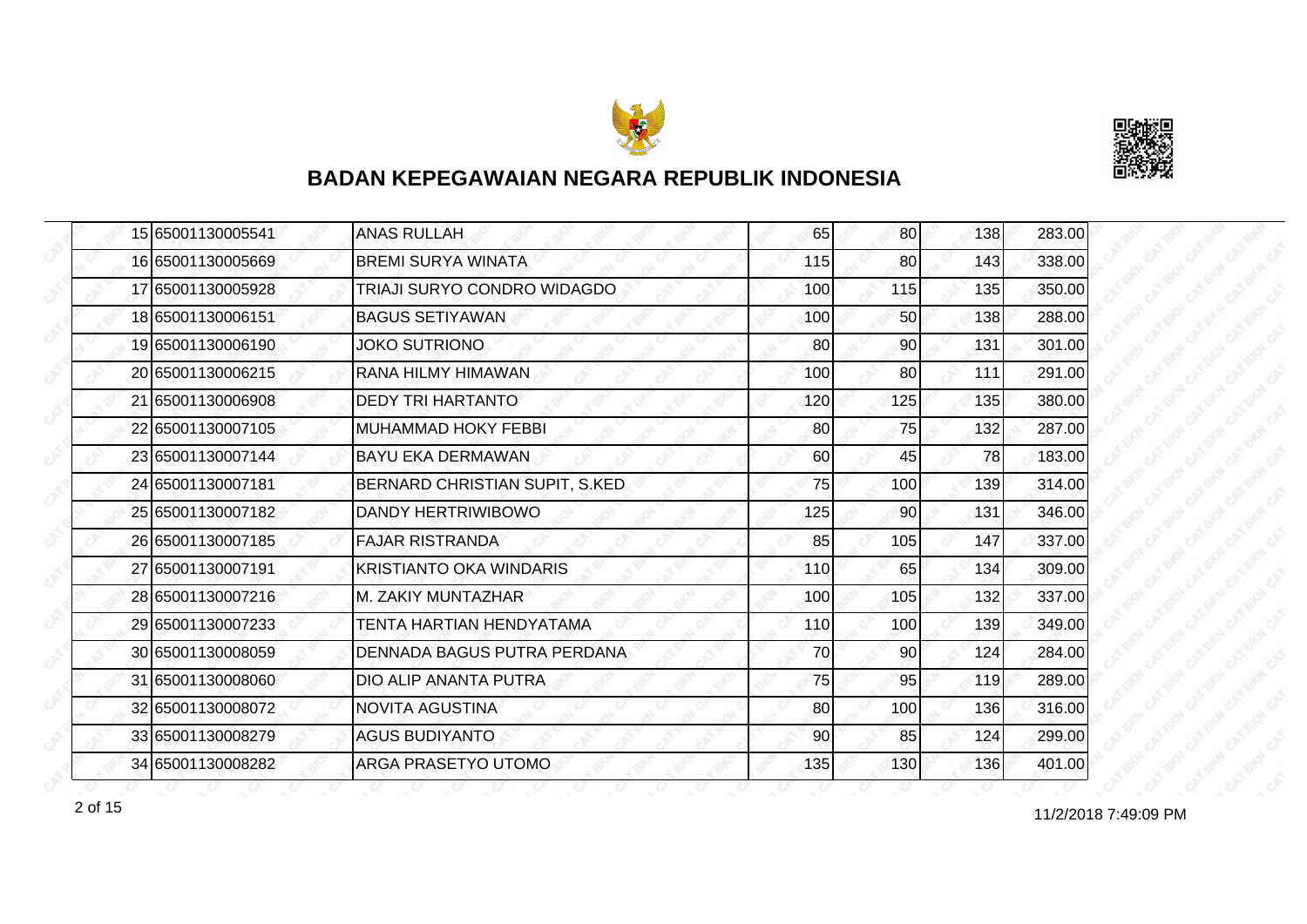



|  | 35 65001130009117 | MOHAMAD FIQIH ABDUL AZIZ              | 70  | 55              | 101 | 226.00 |
|--|-------------------|---------------------------------------|-----|-----------------|-----|--------|
|  | 36 65001130009517 | <b>ARIVAL YANUAR RISWANTO</b>         | 105 | 120             | 138 | 363.00 |
|  | 37 65001130009519 | CHANDRA WAHYU KURNIAWAN               | 70  | 55              | 115 | 240.00 |
|  | 38 65001130009520 | <b>DENDY DWI KURNIAPUTRA</b>          | 100 | 120             | 140 | 360.00 |
|  | 39 65001130009653 | <b>MOHAMMAD AGUNG MARZAH</b>          | 125 | 115             | 135 | 375.00 |
|  | 40 65001130009664 | RIDHUAN RAMADHAN                      | 95  | 105             | 139 | 339.00 |
|  | 41 65001130009905 | <b>ATUR NANDA PAMBUDI</b>             | 80  | 90 <sub>l</sub> | 128 | 298.00 |
|  | 42 65001130009909 | <b>DANU WICAKSONO</b>                 | 125 | 110             | 144 | 379.00 |
|  | 43 65001130009927 | <b>DWI SATYA YUDANTO</b>              | 65  | 40              | 131 | 236.00 |
|  | 44 65001130010366 | <b>AKBAR FITRAHADI</b>                | 145 | 95              | 143 | 383.00 |
|  | 45 65001130010367 | <b>ARIF ISMUDIANTO</b>                | 115 | 95              | 145 | 355.00 |
|  | 46 65001130010371 | <b>DANY SATRIYA</b>                   | 110 | 70              | 123 | 303.00 |
|  | 47 65001130010380 | <b>GALUH RARAS PRAMESTI</b>           | 115 | 75              | 116 | 306.00 |
|  | 48 65001130010915 | <b>BAMBANG PUSPITO RAHARJO</b>        | 90  | 50 <sub>l</sub> | 146 | 286.00 |
|  | 49 65001130011022 | <b>ANTOK SLAMET PRASETYO</b>          | 85  | 80              | 132 | 297.00 |
|  | 50 65001130011031 | ANDREAS WENDY RADITYO GOENAWAN POETRA | 80  | 70              | 130 | 280.00 |
|  | 51 65001130011056 | <b>BRAMANTYO WAHYU PUTRANTO</b>       | 100 | 110             | 140 | 350.00 |
|  | 52165001130011095 | EKKI ARDIANSYAH                       | 85  | 75              | 132 | 292.00 |
|  | 53 65001130011176 | I GUSTI MADE WIDYAWAN                 | 75  | 80              | 123 | 278.00 |
|  | 54 65001130011182 | <b>HERMAWAN RHEZA YOMARA</b>          | 90  | 80              | 136 | 306.00 |

11/2/2018 7:49:09 PM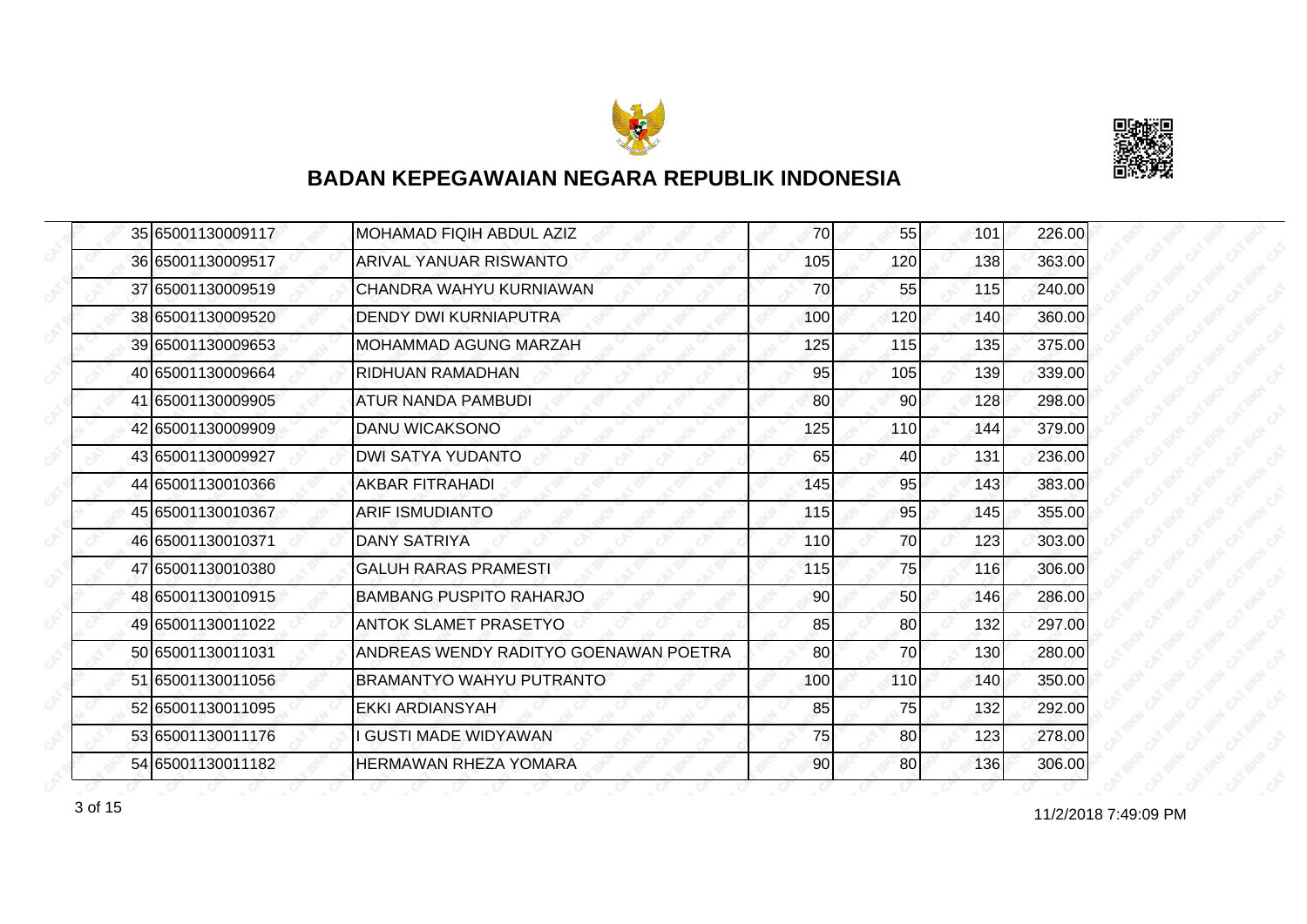



|  | 55 65001130011251 | <b>SYAIKHUL FANANI</b>      | 85  | 80              | 126 | 291.00 |
|--|-------------------|-----------------------------|-----|-----------------|-----|--------|
|  | 56 65001130012358 | FIRMAN ADI PRASETYO         | 120 | 60              | 152 | 332.00 |
|  | 57 65001130012431 | <b>AHMAD SHOFYAN CHABIB</b> | 75  | 55              | 140 | 270.00 |
|  | 58 65001130012433 | <b>AZMY HAFIDZ HARIRI</b>   | 115 | 60 <sup>1</sup> | 134 | 309.00 |
|  | 59 65001130012462 | <b>SAIFUL ANSORI</b>        | 120 | 90              | 125 | 335.00 |
|  | 60 65001130012465 | <b>IVAN FIRMANSYAH</b>      | 125 | 110             | 141 | 376.00 |
|  | 6165001130014082  | <b>ALIF FAKHRUR ROZI</b>    | 85  | 90 <sup>1</sup> | 144 | 319.00 |
|  | 62 65001130014157 | <b>MOHAMMAD FAISOL AMIR</b> | 75  | 95              | 124 | 294.00 |
|  | 63 65001130014163 | NUR AKBARYAN ANANDITO       | 120 | 125             | 136 | 381.00 |
|  | 64 65001130014173 | <b>ORIZA IKA PUTRA</b>      | 70  | 110             | 136 | 316.00 |
|  | 65 65001130015321 | ANDY MUHAMMAD RIZA          | 115 | 85              | 115 | 315.00 |
|  | 66 65001130015337 | DIDIT TRI KHARISMAWAN       | 105 | 70              | 124 | 299.00 |
|  | 67 65001130015353 | <b>HISYAM ZAINUR RIFAQ</b>  | 55  | 60              | 129 | 244.00 |
|  | 68 65001130015367 | NOVAN ADWIASA               | 95  | 95              | 139 | 329.00 |
|  | 69 65001130015371 | <b>MIKO DIAN PURWANTO</b>   | 90  | 75              | 140 | 305.00 |
|  | 7065001130015377  | PRASETIYO HADI PRANOTO      | 80  | 80 <sup>1</sup> | 126 | 286.00 |
|  | 71 65001130015408 | <b>TEGUH DWI SUPRAYITNO</b> | 120 | 75              | 132 | 327.00 |
|  | 72 65001130015411 | <b>VENDY DWI ARI ISMAIL</b> | 65  | 80              | 132 | 277.00 |
|  | 73 65001130015424 | YUDHI KRISTIONO             | 90  | 90              | 122 | 302.00 |
|  | 74 65001130016553 | MOHAMMAD EDWIN PRASETYO     | 100 | 100             | 148 | 348.00 |

11/2/2018 7:49:09 PM 4 of 15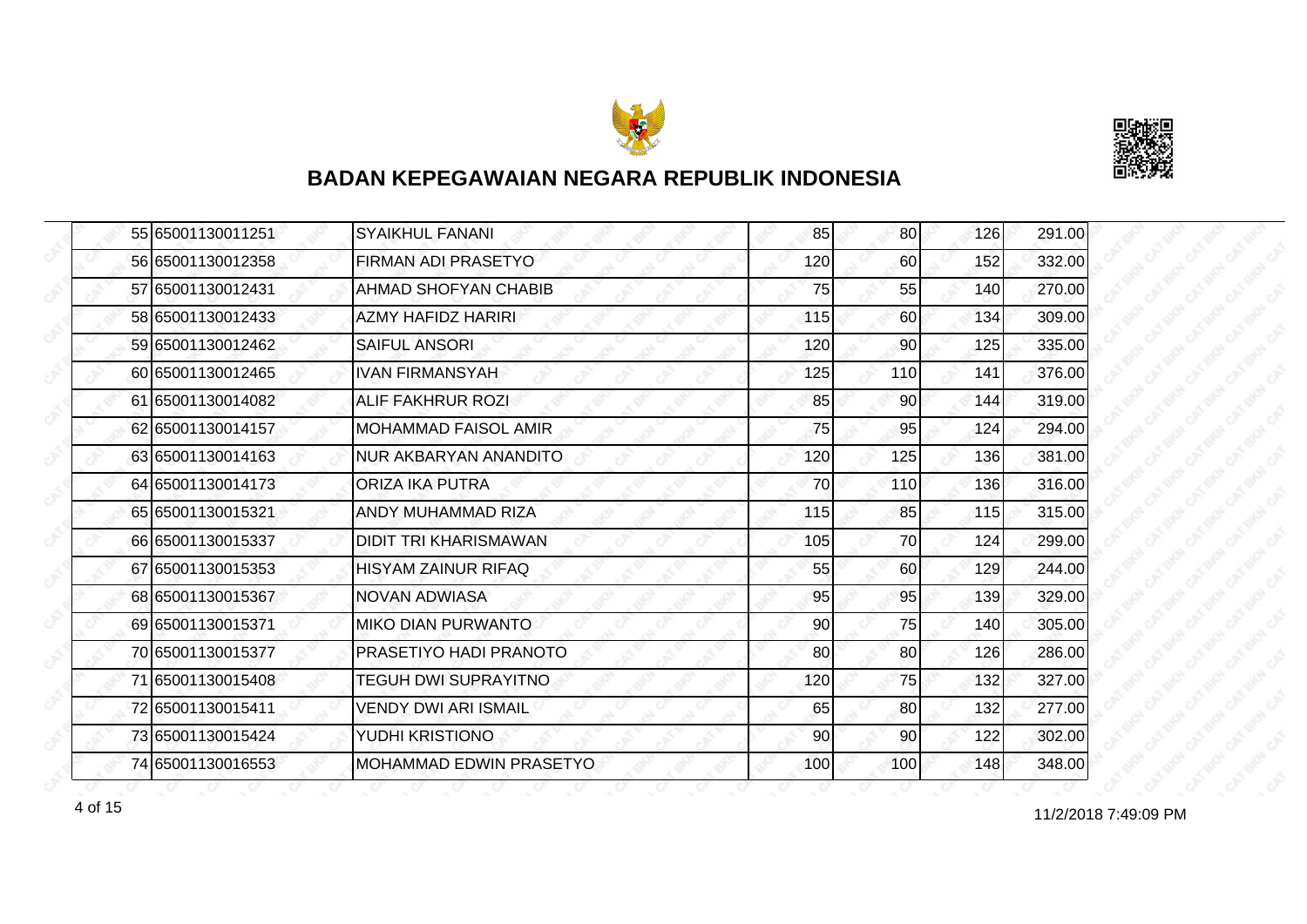



|  | 75 65001130016581 | <b>REZA WISNU WARDANA</b>          | 105 | <b>110</b>      | 134 | 349.00 |
|--|-------------------|------------------------------------|-----|-----------------|-----|--------|
|  | 76 65001130016586 | <b>M. FAIZ ATHOIROHMAN</b>         | 105 | 95              | 134 | 334.00 |
|  | 77 65001130016593 | ADRIAN PUTRADINATA CHANDRA         | 105 | 105             | 143 | 353.00 |
|  | 78 65001130016596 | ALDI MEIKO RINGGA PRABUDI          | 105 | <b>110</b>      | 127 | 342.00 |
|  | 79 65001130016604 | ARIES WIDYA UTAMA                  | 95  | 125             | 143 | 363.00 |
|  | 80 65001130016606 | <b>FAJAR WAHYU ATMOKO</b>          | 105 | 110             | 154 | 369.00 |
|  | 81 65001130016607 | <b>FEBRYAN LAILI NUGRAHA</b>       | 80  | 90              | 139 | 309.00 |
|  | 82 65001130016610 | <b>GOLD SUNDAY PALM TAMPUBOLON</b> | 90  | 110             | 138 | 338.00 |
|  | 83 65001130016817 | <b>CHOIRIN NUR</b>                 | 90  | 120             | 133 | 343.00 |
|  | 84 65001130016827 | <b>HABIBI RAHMAN</b>               | 125 | 115             | 142 | 382.00 |
|  | 85 65001130016830 | <b>IMRON ROSYADI</b>               | 95  | 90              | 124 | 309.00 |
|  | 86 65001130016834 | ARIO ACHWANU SHAFA                 | 110 | 105             | 122 | 337.00 |
|  | 87 65001130016843 | ADITYA POERWADI SOEGIARTO          | 60  | 105             | 133 | 298.00 |
|  | 88 65001130016846 | IRFAN ARIF IKHWANI.                | 85  | 95              | 122 | 302.00 |
|  | 89 65001130016849 | MUHAMMAD ABDUL ROZAQ               | 95  | 105             | 130 | 330.00 |
|  | 90 65001130016851 | DR.H. MOH. HASAN BASRI             | 85  | 80 <sup>1</sup> | 136 | 301.00 |
|  | 91 65001130016854 | <b>HERMAWAN PUTRA</b>              | 80  | 70              | 136 | 286.00 |
|  | 92 65001130016886 | RIZKI RAHMADI HUTOMO               | 130 | 120             | 130 | 380.00 |
|  | 93 65001130017542 | <b>M.MUZAKKY MISBACHUL FIRDAUS</b> | 115 | 115             | 115 | 345.00 |
|  | 94 65001130017968 | <b>GEDE RAHMATULLOH</b>            | 100 | <b>60</b>       | 126 | 286.00 |

for the contract of 15 of 15 of 15 of 15 of 16 of 16 of 17/2/2018 7:49:09 PM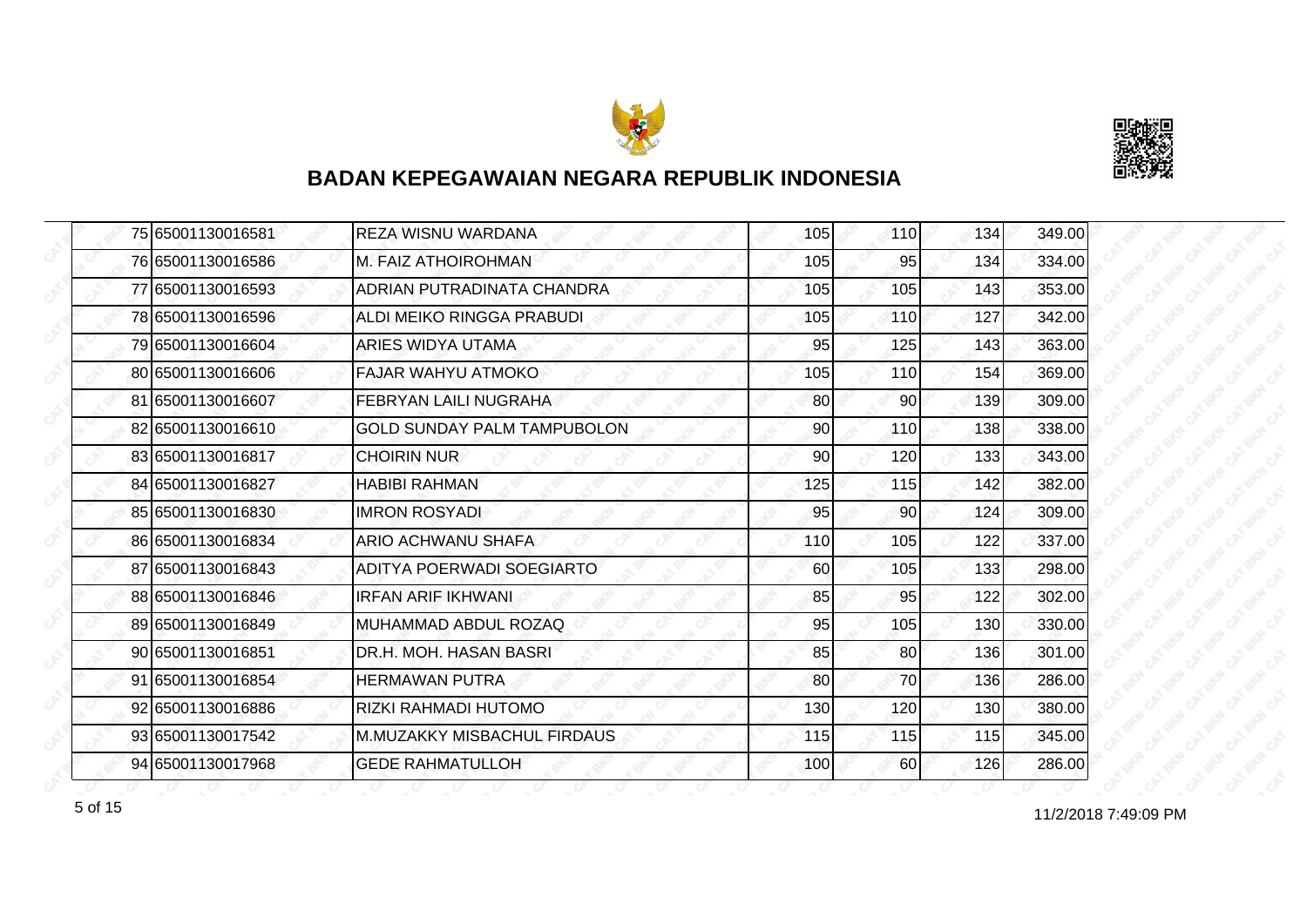



| 95 65001130017996  | M. UMAR SYAMSUL HADI          | 70  | 15  | 125 | 210.00 |
|--------------------|-------------------------------|-----|-----|-----|--------|
| 96 65001130018006  | <b>MOHAMMAD AZWAN</b>         | 80  | 25  | 130 | 235.00 |
| 97 65001130018011  | ACHMAD ZAKKI NIDHOMUN         | 75  | 35  | 114 | 224.00 |
| 98 65001130018016  | <b>BANJAR TRI ARSAMINARKO</b> | 95  | 75  | 130 | 300.00 |
| 99 65001130018021  | RIZAL MUAZIS KUSWARA          | 80  | 60  | 117 | 257.00 |
| 100 65001130018042 | ANGSOKA MARTADIAN R           | 100 | 95  | 130 | 325.00 |
| 101 65001130018046 | <b>ARIF MIFTAHUN NASIH</b>    | 95  | 95  | 145 | 335.00 |
| 102 65001130018117 | <b>AGUS DWI PRASETYO</b>      | 90  | 75  | 118 | 283.00 |
| 103 65001130018145 | DIAN PURNAMA HIDAYAT          | 60  | 90  | 136 | 286.00 |
| 104 65001130018437 | M. HASHEMI RAFSANJANI W.      | 145 | 95  | 122 | 362.00 |
| 105 65001130018450 | <b>ZAIN BUDI SYULTHONI</b>    | 105 | 115 | 138 | 358.00 |
| 106 65001130018462 | <b>RIZKY PERDANA PUTRA</b>    | 110 | 100 | 121 | 331.00 |
| 107 65001130018488 | MUHAMMAD MARDANU              | 95  | 75  | 118 | 288.00 |
| 108 65001130018944 | DEDY HADI PRAWONO             | 70  | 90  | 138 | 298.00 |
| 109 65001130018967 | <b>FIRMAN ARDIANSYAH</b>      | 65  | 60  | 114 | 239.00 |
| 110 65001230000435 | PRATIWI INDRIHAPSARI          | 80  | 120 | 145 | 345.00 |
| 111 65001230000449 | SCIENTIA INU KIRANA ENWA SIWI | 90  | 70  | 123 | 283.00 |
| 112 65001230000501 | FITRIA HASDIANA               | 110 | 130 | 130 | 370.00 |
| 113 65001230000937 | ABRIYANTI CATURIZA PUTRI      | 80  | 75  | 131 | 286.00 |
| 114 65001230001097 | LUJENG BUDI AGITA             | 110 | 75  | 143 | 328.00 |

11/2/2018 7:49:09 PM 6 of 15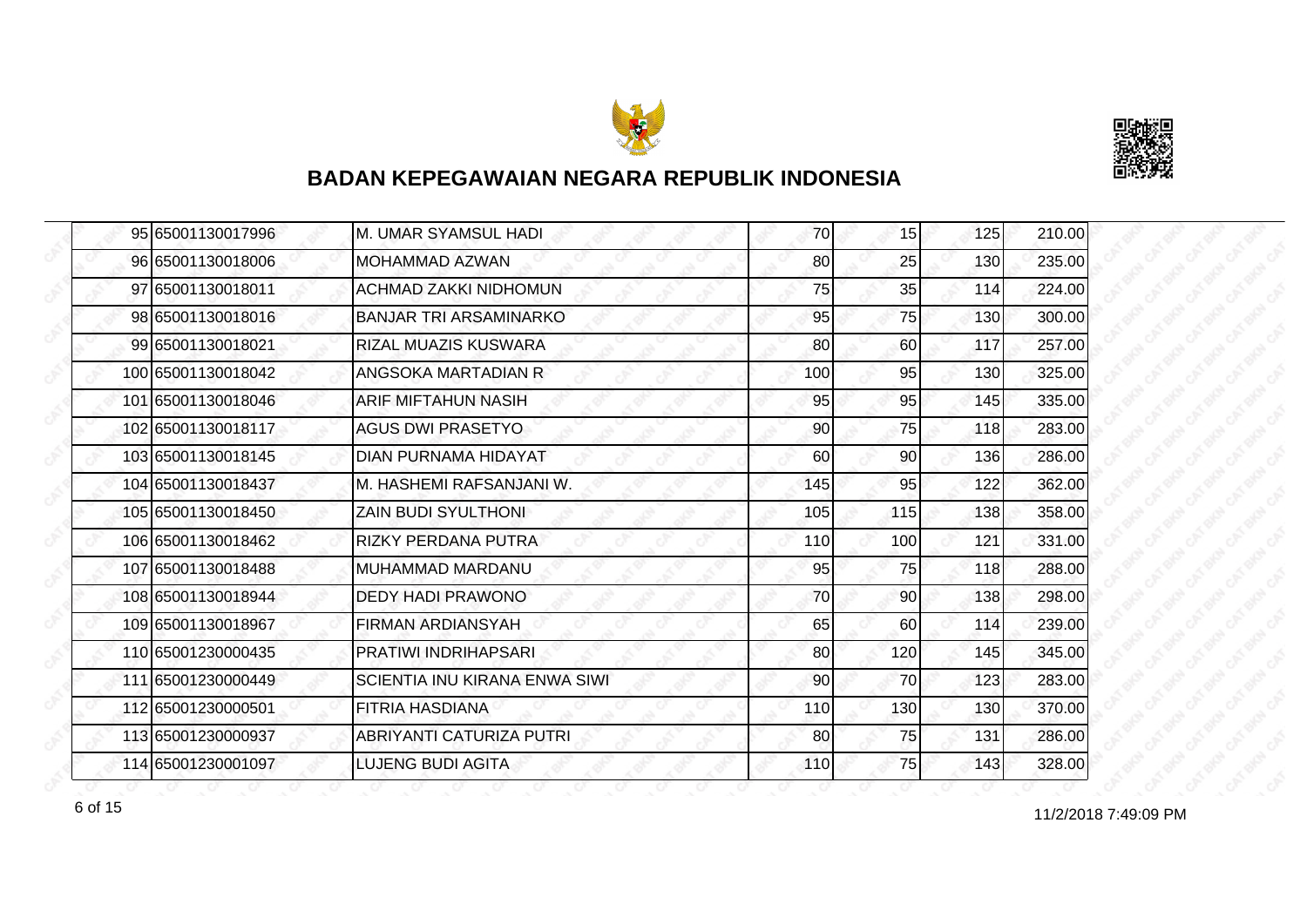



| 115 65001230001251 | <b>KRISTIA FAHMI</b>               | 115 | 110 | 131 | 356.00 |
|--------------------|------------------------------------|-----|-----|-----|--------|
| 116 65001230001341 | FEBRYANITA RAHMADANINGTYAS         | 80  | 95  | 126 | 301.00 |
| 117 65001230001861 | <b>ISTIANAH SAKDULLAH</b>          | 95  | 90  | 128 | 313.00 |
| 118 65001230001922 | <b>LANA AYU ELYSABET</b>           | 60  | 60  | 130 | 250.00 |
| 119 65001230001950 | NIRMALA MANINDRA D P               | 70  | 70  | 144 | 284.00 |
| 120165001230002099 | JAMIATUR ROHMAH                    | 60  | 45  | 120 | 225.00 |
| 121 65001230002638 | <b>MEIDIANA PERTIWI</b>            | 90  | 80  | 150 | 320.00 |
| 122 65001230002998 | <b>INTAN DWISTYA WIRAGUNA</b>      | 105 | 105 | 128 | 338.00 |
| 123 65001230003013 | <b>AINUR ROKHMAH</b>               | 70  | 65  | 136 | 271.00 |
| 124 65001230003445 | <b>GARIN NASTAIN</b>               | 90  | 70  | 133 | 293.00 |
| 125 65001230003484 | <b>OLIF FITRI SUSMIA SARI</b>      | 70  | 60  | 132 | 262.00 |
| 126 65001230005409 | <b>DITARIS GALIH IMAN</b>          | 125 | 95  | 148 | 368.00 |
| 127 65001230006032 | R. Rr.BECHTY ENGGAR RUSMAYA, S.Ked | 85  | 110 | 137 | 332.00 |
| 128 65001230006195 | NIA ARDITA HAPSARI                 | 115 | 85  | 138 | 338.00 |
| 129 65001230006286 | <b>KUSDINAR WULANDINI</b>          | 120 | 90  | 134 | 344.00 |
| 130 65001230006329 | NITASARI CARINNA PRISTIANI         | 75  | 60  | 127 | 262.00 |
| 131 65001230006369 | <b>RESTI NANDANIA</b>              | 75  | 85  | 129 | 289.00 |
| 132 65001230007874 | <b>DEWI NURHIDAYATI</b>            | 95  | 75  | 135 | 305.00 |
| 133 65001230008363 | <b>DWI RAHAYUNINGSIH</b>           | 80  | 75  | 133 | 288.00 |
| 134 65001230009117 | ANDIRA AULIA RAHMAH                | 75  | 55  | 140 | 270.00 |

7 of 15 **11/2/2018 7:49:09 PM**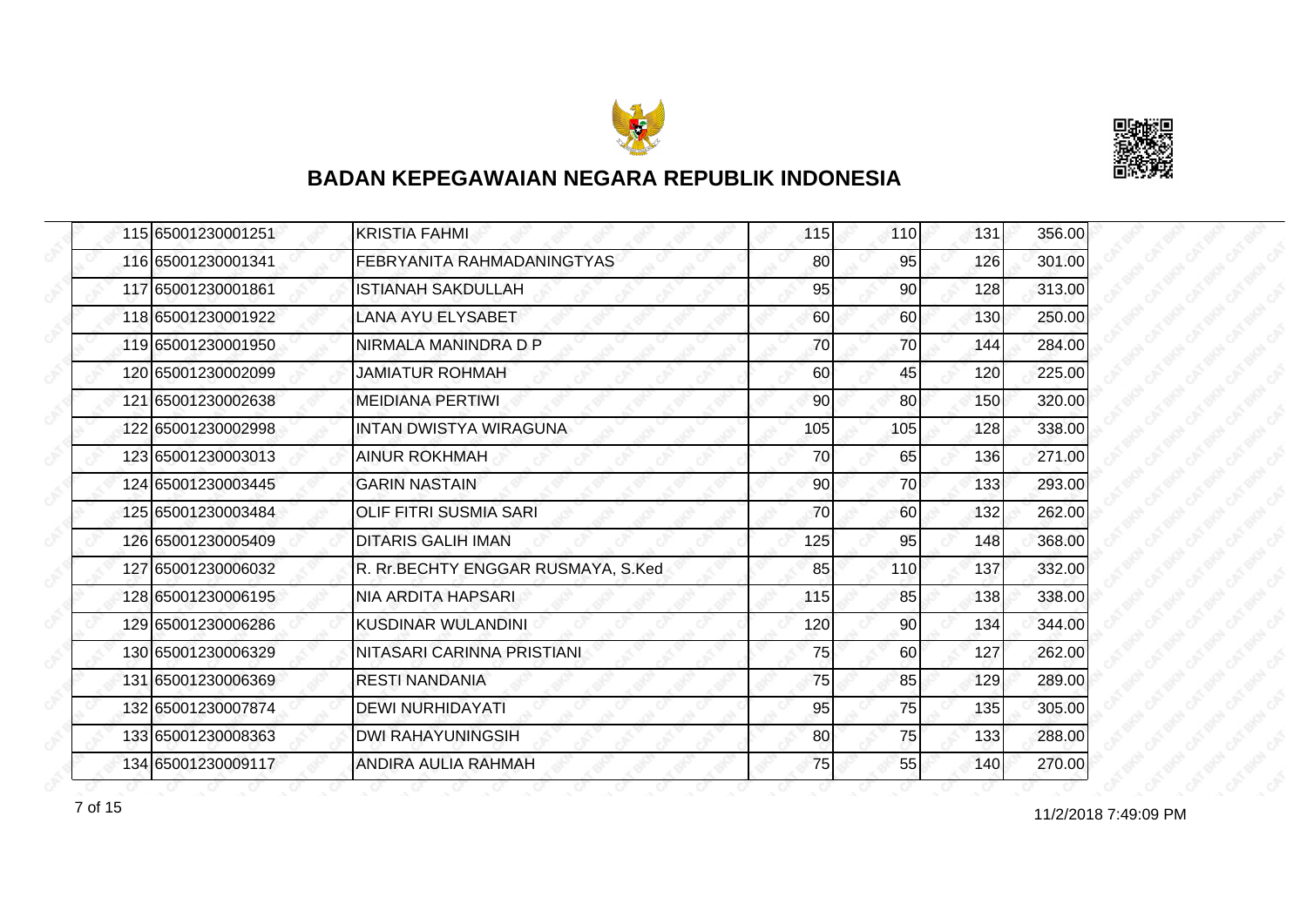



| 135 65001230009136 | MENTARI OCTARINA ARIADNYA        | 110 | 125             | 136 | 371.00 |
|--------------------|----------------------------------|-----|-----------------|-----|--------|
| 136 65001230009143 | <b>RESTIANA HILDA ISLAMI</b>     | 100 | 110             | 128 | 338.00 |
| 137 65001230009150 | <b>SENJA SEPTIA DARMIATI</b>     | 85  | 115             | 134 | 334.00 |
| 138 65001230009159 | SYIFA MARHATTYA RIZKY            | 135 | <b>110</b>      | 137 | 382.00 |
| 139 65001230009548 | RATIH DYAH PITALOKA              | 100 | 105             | 137 | 342.00 |
| 140 65001230009553 | <b>RIZKY FITRIANITA LEGOWO</b>   | 100 | 65              | 134 | 299.00 |
| 141 65001230011503 | RAFIKA NIRMALA PURBASARI         | 100 | 95              | 140 | 335.00 |
| 142 65001230011517 | TITUS AGRIS PRATAMA              | 110 | 125             | 135 | 370.00 |
| 143 65001230011589 | <b>WAKHITDATUL UMA</b>           | 105 | 70              | 121 | 296.00 |
| 144 65001230011610 | ANNISA QOYYUM NABILA             | 90  | 120             | 138 | 348.00 |
| 145 65001230011611 | ARFIYA FAQIH ROSYIDAH            | 135 | 105             | 122 | 362.00 |
| 146 65001230011623 | HANA CHRISTYANTI                 | 80  | 95              | 136 | 311.00 |
| 147 65001230011627 | LUPITA YESSICA BR TARIGAN        | 85  | 85              | 131 | 301.00 |
| 148 65001230011652 | NUR HERDIYANTI PRASTITI          | 85  | 80              | 144 | 309.00 |
| 149 65001230011655 | NURHIDAYATI AGUSTIN ARIFAH YAKUB | 100 | 85              | 126 | 311.00 |
| 150 65001230011665 | <b>WENTY YULIAN ANGGRAINI</b>    | 90  | 80 <sup>1</sup> | 130 | 300.00 |
| 151 65001230012918 | <b>BRIGITTA MELISSA MAHARANI</b> | 100 | 90              | 132 | 322.00 |
| 152 65001230012920 | DARNA KAMISWARI TRI WAHYUNI      | 90  | 65              | 129 | 284.00 |
| 153 65001230012943 | DYAH AYU KARTIKA RUKMI           | 110 | 95              | 129 | 334.00 |
| 154 65001230012959 | NOVITA DIAN PUSPITASARI          | 85  | 90 <sub>l</sub> | 135 | 310.00 |

11/2/2018 7:49:09 PM 8 of 15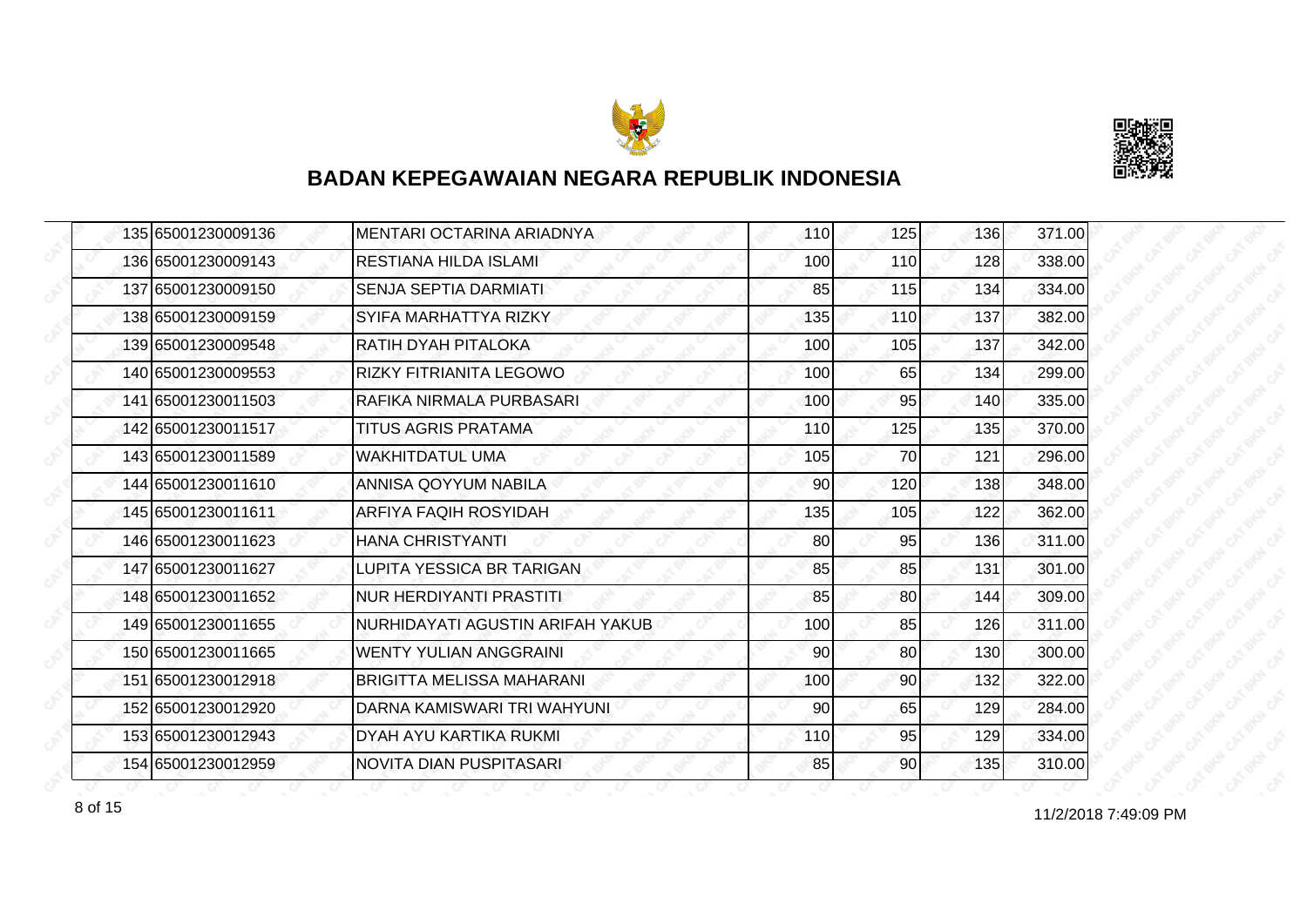



|  | 155 65001230012963 | <b>RIZKA AMALIA</b>                        | 115 | 85        | 137 | 337.00 |
|--|--------------------|--------------------------------------------|-----|-----------|-----|--------|
|  | 156 65001230012968 | RR. GALUH AGUNG LUKITASARI                 | 95  | 90I       | 143 | 328.00 |
|  | 157165001230012972 | YOH SINTA AIM PISEPTRIANI SANGALANG        | 135 | 110       | 145 | 390.00 |
|  | 158 65001230012977 | dr R.R. ANGGRAENI TRI HABSARI HAYUNINGTYAS | 75  | 80        | 128 | 283.00 |
|  | 159 65001230013230 | <b>AIZUN RISKI SAFITRI</b>                 | 75  | 60        | 142 | 277.00 |
|  | 160 65001230013245 | <b>DHITA YULY KURNIATI</b>                 | 95  | 100       | 120 | 315.00 |
|  | 161 65001230013262 | <b>KHOMSATUN MUSLIHAH</b>                  | 65  | <b>70</b> | 146 | 281.00 |
|  | 162 65001230013281 | SANTI MUTIARA SARI                         | 80  | 120       | 127 | 327.00 |
|  | 163 65001230013351 | <b>DEVI AYU AMALIA</b>                     | 60  | 60        | 146 | 266.00 |
|  | 164 65001230014055 | <b>NURUL IMAMA</b>                         | 75  | 65        | 141 | 281.00 |
|  | 165 65001230014063 | PUTRI NOVITASARI                           | 55  | 65        | 118 | 238.00 |
|  | 166 65001230014163 | ROUDHOTUL JANNAH                           | 80  | 85        | 143 | 308.00 |
|  | 167 65001230015053 | <b>ANNITA SARI</b>                         | 85  | 75        | 149 | 309.00 |
|  | 168 65001230015056 | <b>BEBI PUTRI RAMADHAN</b>                 | 120 | 125       | 127 | 372.00 |
|  | 169 65001230015266 | FIRAS AZHAAR AGHNIA                        | 130 | 125       | 138 | 393.00 |
|  | 170 65001230015267 | <b>IVA ZUHRIAH</b>                         | 120 | 115       | 141 | 376.00 |
|  | 171 65001230015269 | LAILI FITRI NI'AMITA                       | 100 | 110       | 148 | 358.00 |
|  | 172165001230015270 | LANNY MARGARETHA BARUTU                    | 100 | 110       | 142 | 352.00 |
|  | 173 65001230015273 | <b>MUSTIKA AYU FITRIANI</b>                | 110 | 105       | 143 | 358.00 |
|  | 174 65001230015275 | NIKITA PERMATASARI                         | 95  | 130       | 148 | 373.00 |

11/2/2018 7:49:09 PM 9 of 15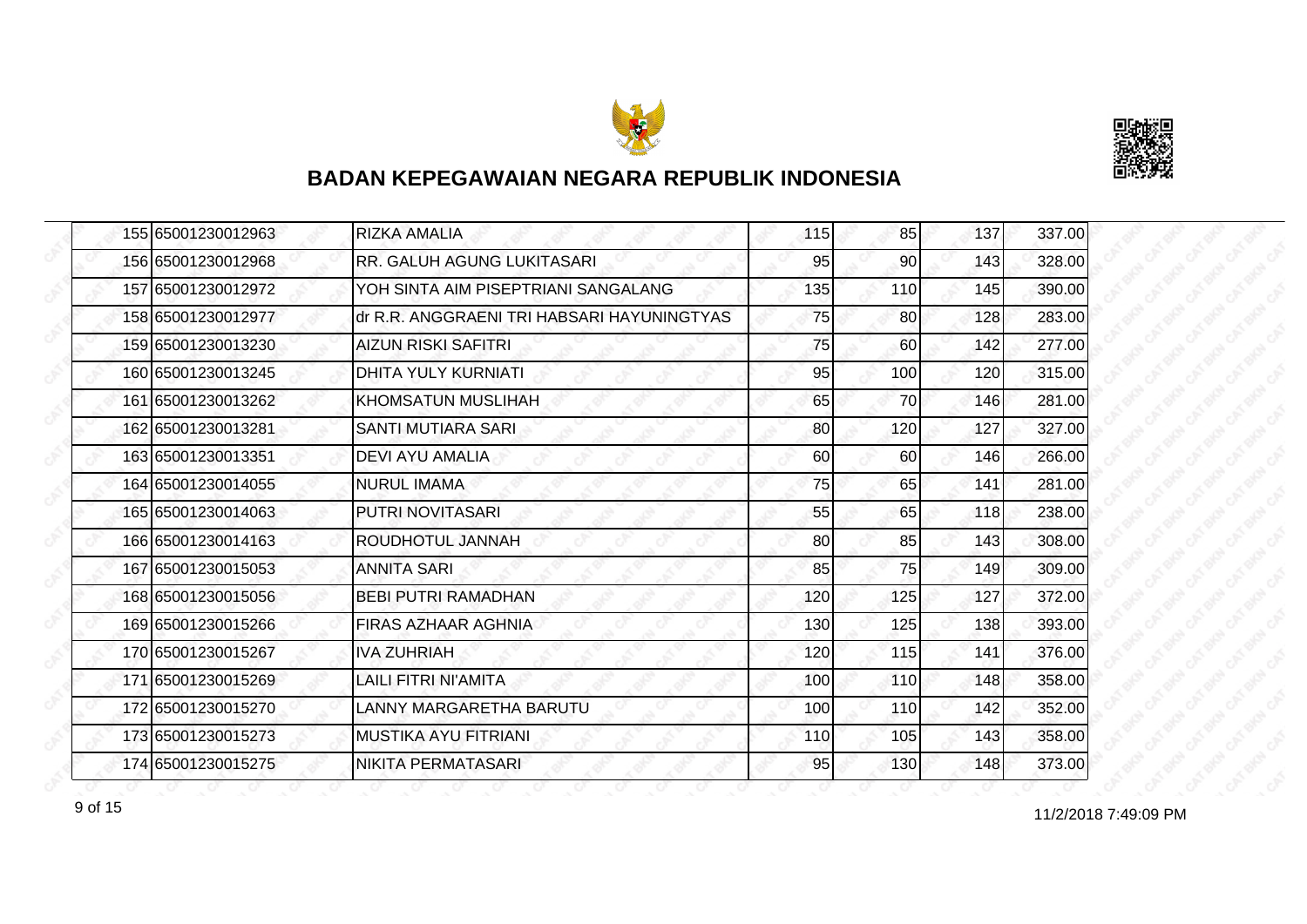



|  | 175 65001230015280 | <b>NURNISAA PRIMADIAH</b>    | 105 | <b>110</b> | 143 | 358.00 |
|--|--------------------|------------------------------|-----|------------|-----|--------|
|  | 176 65001230015282 | <b>NURUL WIDYAWATI</b>       | 95  | 80         | 137 | 312.00 |
|  | 177165001230015284 | <b>RINA YUNIATI</b>          | 105 | 95         | 143 | 343.00 |
|  | 178 65001230015288 | YAYIK ANDINI EKO WATI        | 85  | 100        | 151 | 336.00 |
|  | 179 65001230015758 | <b>DIAN SAFITRI</b>          | 80  | 80         | 126 | 286.00 |
|  | 180 65001230015768 | <b>FAIQOH SHOLIHAH</b>       | 100 | 105        | 139 | 344.00 |
|  | 181 65001230016367 | <b>DIAN HADI PURNAMASARI</b> | 120 | 140        | 121 | 381.00 |
|  | 182 65001230016370 | DIANA ISWARDHANI RAHMAWATI   | 95  | 80         | 127 | 302.00 |
|  | 183 65001230016382 | <b>MARINA CAHYANTI</b>       | 90  | 85         | 134 | 309.00 |
|  | 184 65001230016384 | <b>NUR ILHAINI SUCIPTO</b>   | 100 | 100        | 139 | 339.00 |
|  | 185 65001230016390 | RITA SULISTYANINGSIH         | 100 | 70         | 150 | 320.00 |
|  | 186 65001230016394 | <b>SAWITRI ARIANTI</b>       | 60  | 90         | 108 | 258.00 |
|  | 187 65001230017368 | NURUL QOMARINA FARISAH       | 70  | 65         | 100 | 235.00 |
|  | 188 65001230017499 | OKTAVIANA DWI YANTI          | 85  | 70         | 131 | 286.00 |
|  | 189 65001230017567 | <b>SITI KHOTIJAH</b>         | 75  | 65         | 131 | 271.00 |
|  | 190 65001230017618 | VERONIKA PUTRI MAHARDHIKA P. | 55  | 100        | 132 | 287.00 |
|  | 191 65001230019465 | <b>CRASHANA SIREGAR</b>      | 125 | 100        | 151 | 376.00 |
|  | 192 65001230019474 | DR. NINA PRATIWI             | 70  | 75         | 118 | 263.00 |
|  | 193 65001230019523 | <b>FITRIA UMMU HABIBAH</b>   | 95  | 100        | 147 | 342.00 |
|  | 194 65001230019525 | <b>GANDES ESTU GRANITA</b>   | 150 | 115        | 138 | 403.00 |

11/2/2018 7:49:09 PM 10 of 15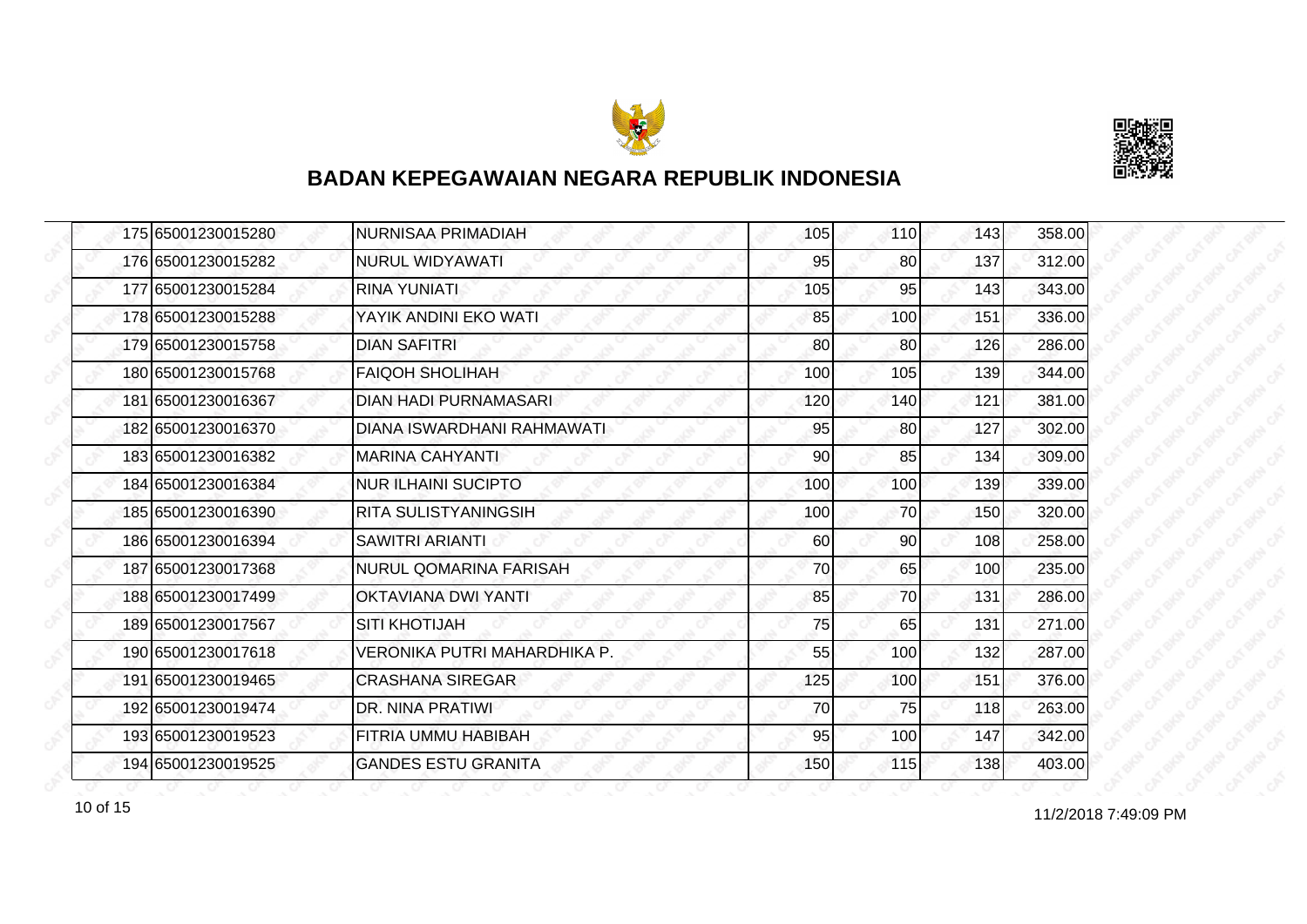



| 195 65001230019619 | <b>BEA SINAREKI</b>             | 85  | 80  | 130 | 295.00 |
|--------------------|---------------------------------|-----|-----|-----|--------|
| 196 65001230019622 | <b>DEWI AYU RETNO ANGGRAENI</b> | 75  | 65  | 144 | 284.00 |
| 197 65001230019640 | KHARIN KAMILIA LUTFI PRASTYA    | 105 | 55  | 142 | 302.00 |
| 198 65001230019648 | <b>LENI PRASETIYA</b>           | 85  | 85  | 128 | 298.00 |
| 199 65001230019652 | LINDA TRIYA KRISTIN KUSUMA DEWI | 70  | 20  | 138 | 228.00 |
| 200 65001230019692 | IMEGGA SETYANA                  | 100 | 100 | 122 | 322.00 |
| 201 65001230019695 | <b>WAFIROH</b>                  | 95  | 95  | 124 | 314.00 |
| 202 65001230019701 | PRAPTI EKA WAHYUNINGSIH         | 70  | 70  | 143 | 283.00 |
| 203165001230019732 | <b>PUSPA MAHARANI</b>           | 125 | 125 | 155 | 405.00 |
| 204 65001230019747 | <b>RIRIN RAKHMAWATI</b>         | 85  | 100 | 144 | 329.00 |
| 205 65001230019750 | SYADZA ZAHRAH SHEDYTA           | 95  | 105 | 132 | 332.00 |
| 206 65001230019765 | UKE INESTIA MAYANGSARI          | 90  | 75  | 122 | 287.00 |
| 207 65001230021831 | <b>BRENDA ERVISTYA PERTIWI</b>  | 100 | 95  | 136 | 331.00 |
| 208 65001230021835 | FAIDLUL YUMNAH                  | 95  | 110 | 136 | 341.00 |
| 209 65001230021836 | <b>FIRDA AYU MUTHIE</b>         | 100 | 95  | 145 | 340.00 |
| 210 65001230021837 | <b>FIRDA RANI FAHLEVIA</b>      | 100 | 105 | 142 | 347.00 |
| 211 65001230021844 | <b>FRIDA KURNIA PRATAMA</b>     | 75  | 110 | 126 | 311.00 |
| 212165001230021854 | HEMMA WAHYUDA INDIRAYANI        | 105 | 120 | 144 | 369.00 |
| 213 65001230021861 | <b>INDAH PURNAMA SARI</b>       | 95  | 120 | 131 | 346.00 |
| 214 65001230021871 | <b>LITA SUCI RYANTI</b>         | 80  | 75  | 123 | 278.00 |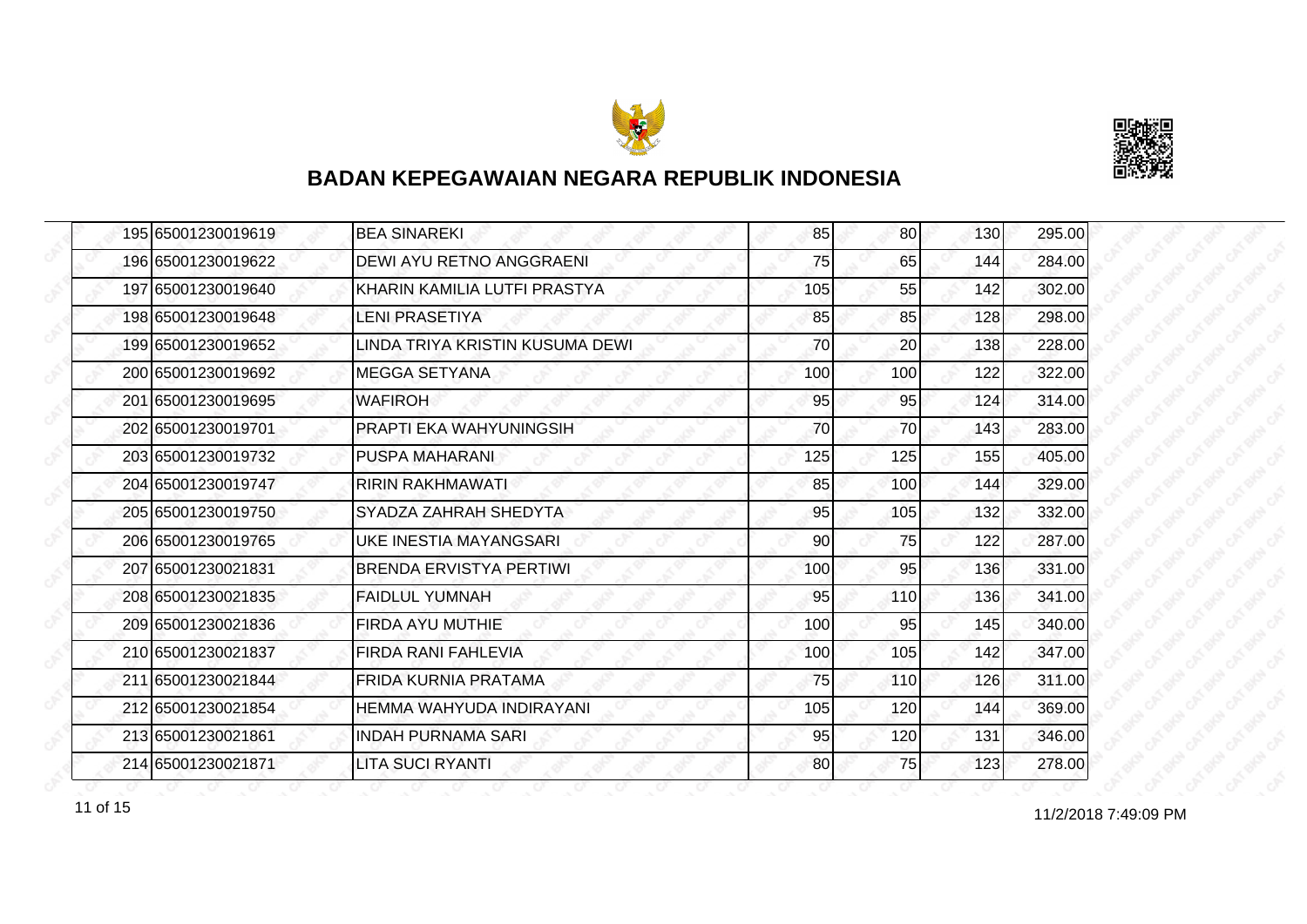



| 215 65001230021881 | <b>MADINAHTUL HUJJAH</b>        | 100 | 110 | 132 | 342.00 |
|--------------------|---------------------------------|-----|-----|-----|--------|
| 216 65001230021889 | <b>MIRZIA DWI RAHMA</b>         | 125 | 125 | 144 | 394.00 |
| 217 65001230021922 | PRIMA HARI NASTITI              | 75  | 75  | 136 | 286.00 |
| 218 65001230021928 | RIKE ROHMAWATI, dr              | 90  | 60  | 132 | 282.00 |
| 219 65001230021930 | <b>RR GHEA KUSPRATIWI</b>       | 85  | 110 | 125 | 320.00 |
| 220165001230021937 | <b>SIRRI SIRIYYATI</b>          | 95  | 120 | 125 | 340.00 |
| 221 65001230023739 | <b>AMALIA ISTIQOMAH</b>         | 105 | 95  | 141 | 341.00 |
| 222 65001230023745 | AMY DASHINTA AYU HARYAH         | 90  | 105 | 138 | 333.00 |
| 223 65001230023764 | <b>CICI ASMA DEWI</b>           | 100 | 65  | 137 | 302.00 |
| 224 65001230023792 | DHEFARA TIARAMADHINNA           | 105 | 105 | 141 | 351.00 |
| 225 65001230023808 | ERDIANY YUNINDA SISWANDINI      | 80  | 105 | 119 | 304.00 |
| 226165001230023810 | <b>FARITA DIAN SOFA SAFITRI</b> | 85  | 70  | 124 | 279.00 |
| 227 65001230023826 | KHORINA NOVIYANTI               | 105 | 90  | 124 | 319.00 |
| 228165001230023828 | <b>LILIS NUR AISYAH</b>         | 80  | 55  | 110 | 245.00 |
| 229 65001230023840 | <b>NOVELIA EPHILINA</b>         | 100 | 125 | 130 | 355.00 |
| 230 65001230023849 | <b>RANIS WAHYUNINGTYAS</b>      | 70  | 55  | 139 | 264.00 |
| 231 65001230023877 | <b>WIDYA WATI</b>               | 60  | 55  | 138 | 253.00 |
| 232 65001230023879 | <b>VERA FERDYANI</b>            | 80  | 30  | 116 | 226.00 |
| 233 65001230025474 | <b>NUR DIANAH</b>               | 90  | 55  | 138 | 283.00 |
| 234 65001230025491 | ALVIANI FEBRUANA WALUYANI PUTRI | 130 | 120 | 151 | 401.00 |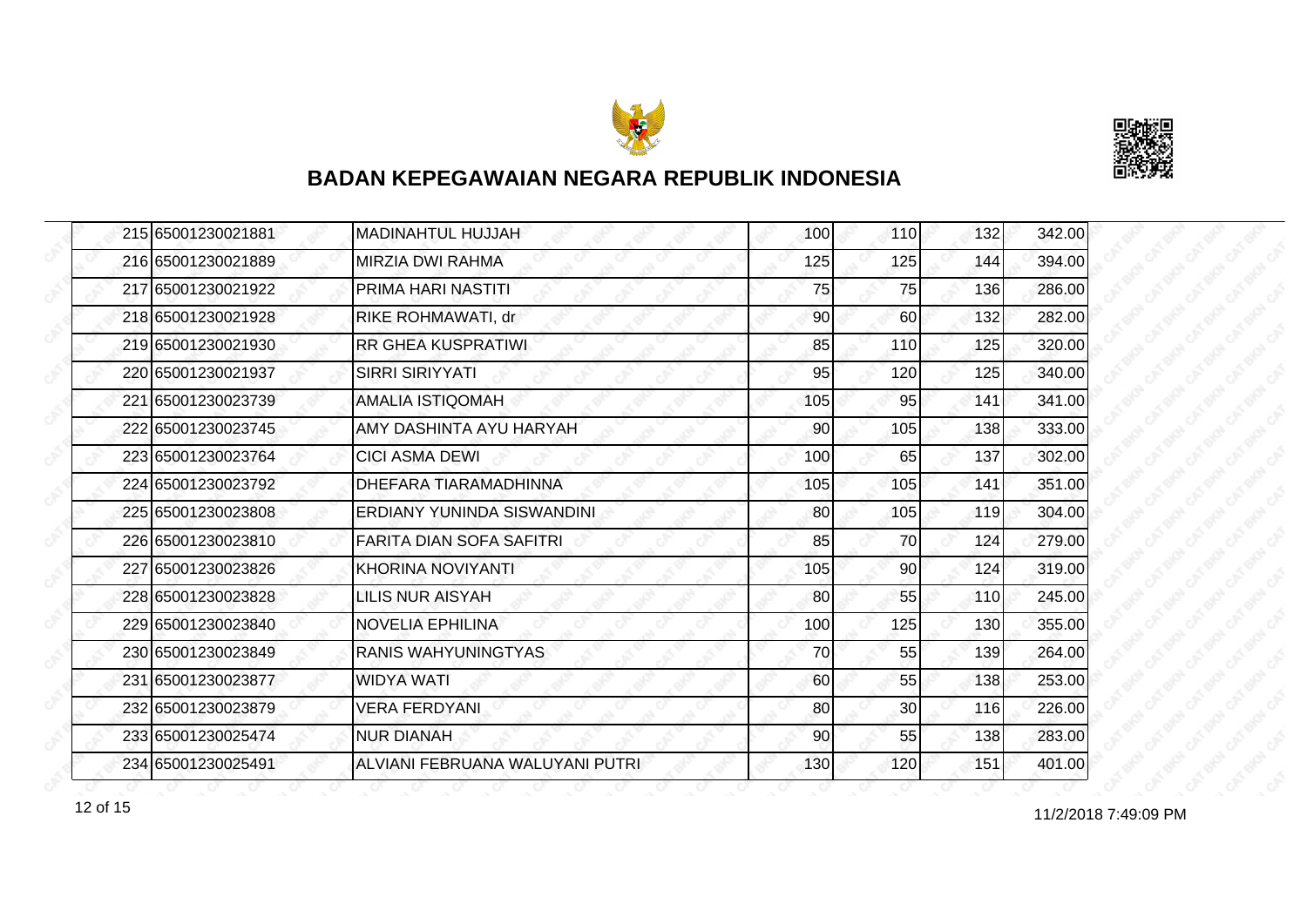



|  | 235 65001230025495 | BIRGITTA SUPARMAN SUPA ATMAJA      | 115 | 110             | 155 | 380.00 |
|--|--------------------|------------------------------------|-----|-----------------|-----|--------|
|  | 236 65001230025496 | RANI SUKMA NURFITRIYA              | 65  | 80              | 127 | 272.00 |
|  | 237 65001230025501 | <b>DIA INDA AMALIA</b>             | 130 | 105             | 138 | 373.00 |
|  | 238 65001230025518 | <b>RENNY SUMINO</b>                | 70  | 65              | 128 | 263.00 |
|  | 239 65001230025556 | ALVIONITA NUR FITRIANA             | 100 | 85              | 132 | 317.00 |
|  | 240 65001230025559 | DYAH KASITA FATMAHARI              | 90  | 65              | 133 | 288.00 |
|  | 241 65001230025562 | <b>ENY WIJAYANTI</b>               | 95  | 80              | 119 | 294.00 |
|  | 242 65001230025568 | <b>FREICILLYA REBECCA CLORINDA</b> | 85  | 90              | 138 | 313.00 |
|  | 243 65001230025652 | NILA HAPSARI RACHMAT ILAHI         | 110 | 90              | 140 | 340.00 |
|  | 244 65001230025701 | EKA WINDI YUNISTASARI              | 95  | 90              | 129 | 314.00 |
|  | 245 65001230025703 | VINA NADIYAH HAJJAH                | 120 | 105             | 141 | 366.00 |
|  | 246 65001230025704 | YUNITA ARIMULYANI                  | 125 | 95              | 132 | 352.00 |
|  | 247 65001230025837 | QOSHRINA ADENITA                   | 75  | 105             | 144 | 324.00 |
|  | 248 65001230025839 | ROBIATUL ADAWIYAH                  | 120 | 100             | 137 | 357.00 |
|  | 249 65001230025842 | TITA SWASTIANA ADI                 | 100 | 90              | 126 | 316.00 |
|  | 250 65001230025853 | <b>DINAR OCTOVIA ANGELITA</b>      | 110 | 90 <sub>0</sub> | 127 | 327.00 |
|  | 251 65001230025863 | HARNELIA APRIYANTINI               | 70  | 60              | 124 | 254.00 |
|  | 252 65001230025871 | HARTI KUSNI WAHYUNINGSIH, DR       | 135 | 105             | 138 | 378.00 |
|  | 253 65001230025887 | KARINA DEWINTA PUTRI               | 105 | 70              | 134 | 309.00 |
|  | 254 65001230025891 | <b>SUMARNI HASAN</b>               | 75  | 100             | 128 | 303.00 |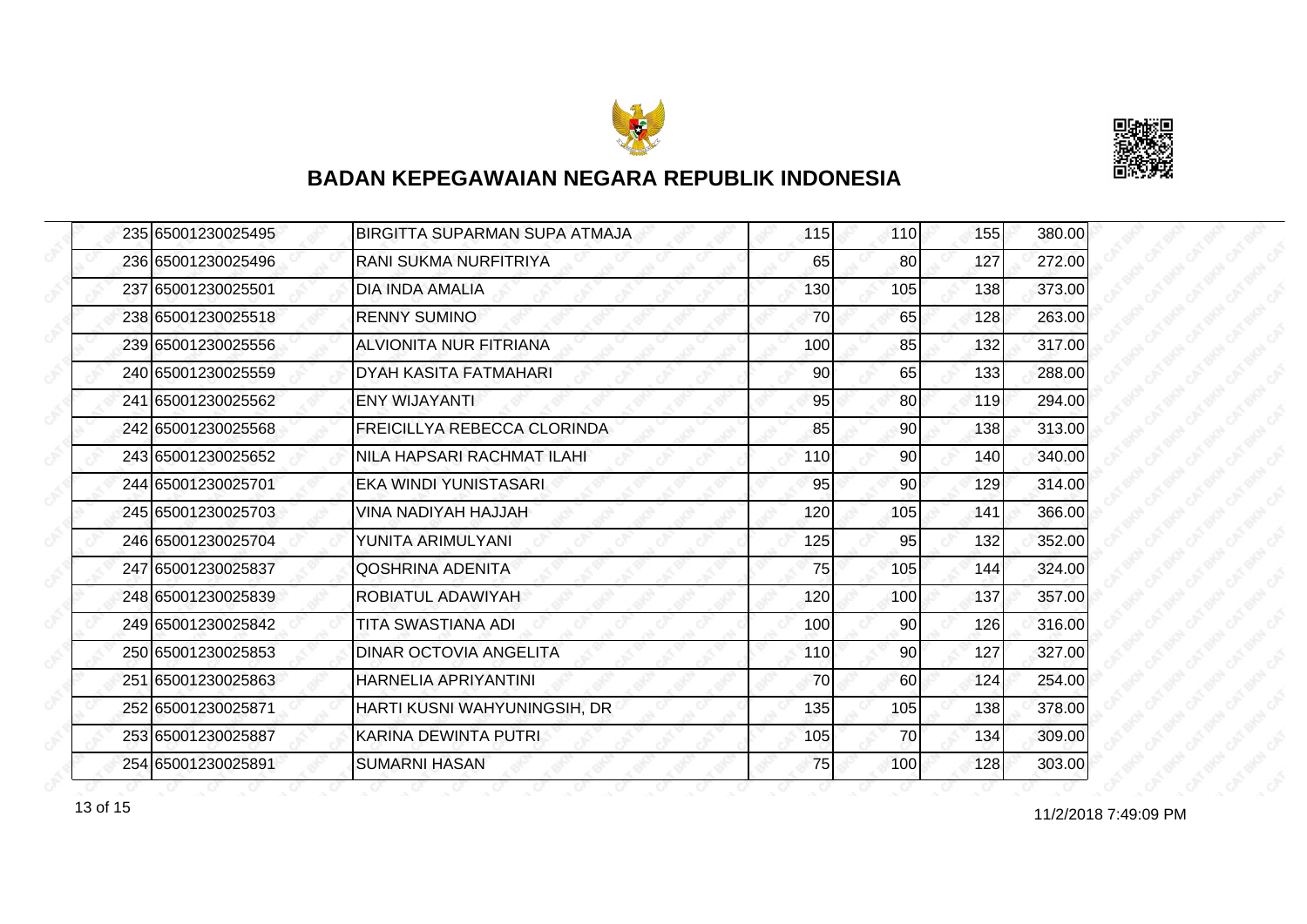



| 255 65001230025935 | <b>PUJI ANWARA</b>            | 90  | <b>70</b> | 128 | 288.00 |
|--------------------|-------------------------------|-----|-----------|-----|--------|
| 256 65001230025965 | <b>ULFAH MASHFUFAH</b>        | 105 | 110       | 135 | 350.00 |
| 257 65001230025971 | YANIS WIDHIYANINGRUM          | 140 | 120       | 147 | 407.00 |
| 258 65001230026689 | <b>NURIAYU PRIMITA SANI</b>   | 100 | 90        | 137 | 327.00 |
| 259 65001230027154 | YESI DITARIANA                | 70  | 60        | 136 | 266.00 |
| 260 65001230027170 | <b>NOVA NURUL MUCHLISHA</b>   | 95  | 65        | 147 | 307.00 |
| 261 65001230027178 | <b>DESTINA DESY DIANITA</b>   | 85  | 115       | 135 | 335.00 |
| 262165001230027190 | DESYTA FARIDATUR ROHMAH       | 80  | 80        | 126 | 286.00 |
| 263 65001230027197 | FINING IFUT DAMAYANTI         | 90  | 50        | 126 | 266.00 |
| 264 65001230027209 | <b>IVANY DWI HIDAYATI</b>     | 85  | 90        | 131 | 306.00 |
| 265 65001230027212 | NANIH SETYA ANDILAH           | 75  | 50        | 124 | 249.00 |
| 266 65001230027224 | VITA PHASA JAYANTI            | 85  | 50        | 143 | 278.00 |
| 267 65001230027225 | YOLLANDA SWAGARETHA KAYONATAN | 75  | 105       | 125 | 305.00 |
| 268 65001230027256 | EMA BUDI LESTARININGTYAS      | 100 | 80        | 123 | 303.00 |
| 269 65001230027745 | RIZMA FADILLA EKA PUTRI       | 100 | 65        | 138 | 303.00 |
| 270 65001230027757 | MEILENDA ANDARI PARAMITA      | 75  | 95        | 145 | 315.00 |
| 271 65001230027796 | DHEANE REMBULAN PERTIWI       | 85  | 100       | 137 | 322.00 |
| 272 65001230027800 | <b>FELYNAWATI</b>             | 105 | 120       | 141 | 366.00 |
| 273 65001230027805 | <b>FARIZIYAH DWI SAFITRI</b>  | 120 | 115       | 150 | 385.00 |
| 274 65001230027808 | <b>SITI NUR KHALIDA</b>       | 110 | 110       | 129 | 349.00 |